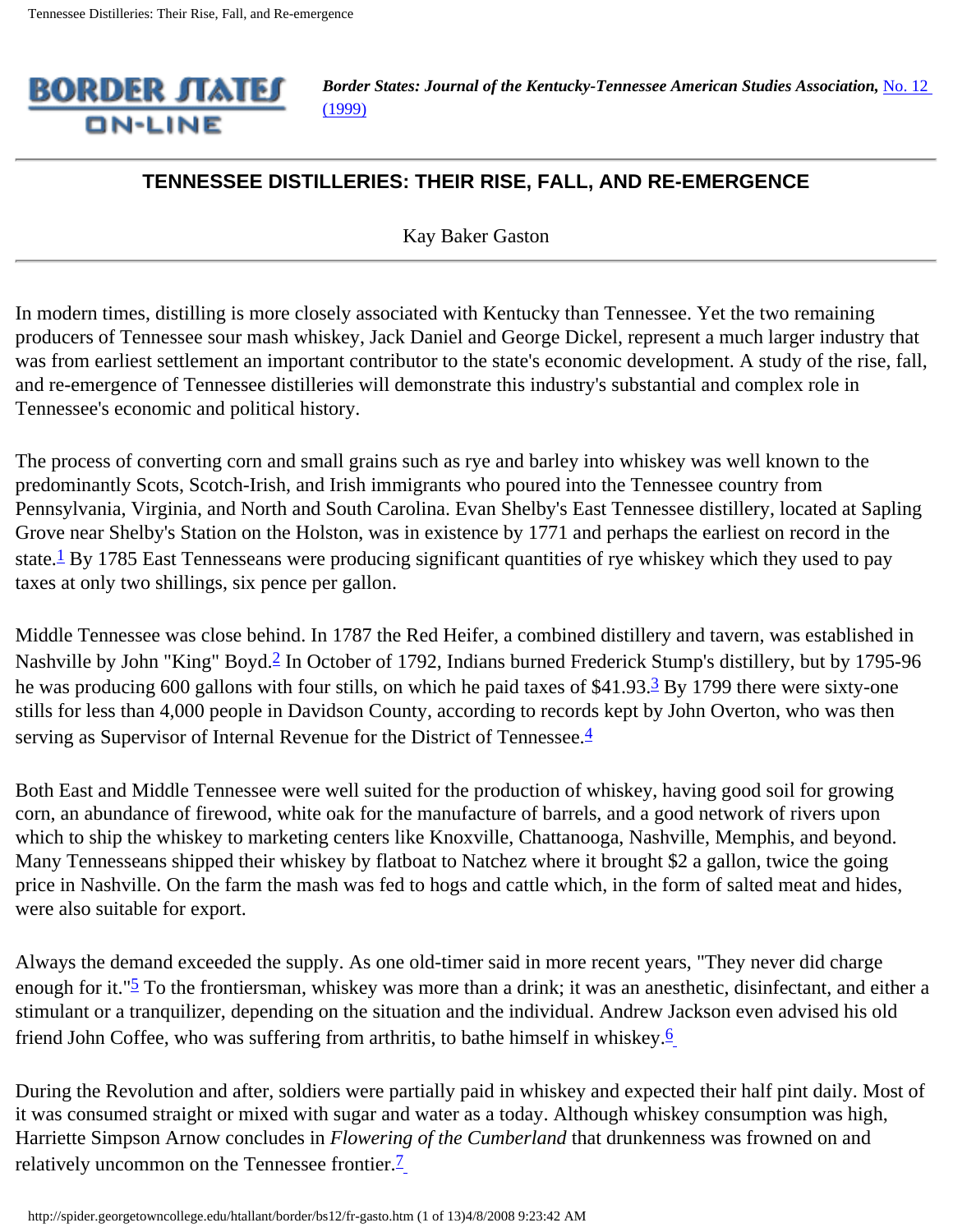Nonetheless, it should be noted that with the same Act of the Assembly establishing the Davidson County Court in 1784 another act was passed specifying that because of the shortage of grain there should be no distillation of alcohol in Davidson County. This act did not long remain in effect. Apparently it was passed at the instigation of General James Robertson, an early temperance advocate who argued that, no matter how large the supply of grain, its conversion into whiskey was "an unwarranted perversion-unserviceable to white men, devilish for Indians."<sup>8</sup>

As the frontier gave way to settlement, whiskey consumption increased, not only in Tennessee, but also throughout the nation. By 1810, 14,191 registered distilleries were producing 25.5 million gallons of whiskey, a five-fold increase over statistics for 1792.<sup>9</sup> Registration fees for the distilleries were high enough to discourage small private producers; increasingly what had begun as a home industry became a more large-scale industry, with some farm producers in some counties making the transition.

As production increased, so did consumption and drunkenness. Congregationalists and Quakers in New England and Pennsylvania were the first to oppose the use of whiskey altogether. Fledgling temperance and prohibition movements spread south and west, to be carried over the mountains to the earliest settlements by Methodist circuit riders like Bishop Francis Asbury, who first visited Tennessee in 1788.<sup>10</sup>

In 1829 the first temperance societies were established in Tennessee, with support increasing in the 1830s and 40s. In 1848 the legislature chartered the Sons and Daughters of Temperance, the strongest temperance group in the state. The movement scarcely had gotten started when the threat of war diverted attention from it, but the groundwork had been laid.

In the interim, Tennesseans were not only consuming more alcohol but they were becoming major producers as well. In 1820 the Fourth Census showed that New York, Pennsylvania, Ohio, and Tennessee had more capital invested and employed more men in the production of spirits than any other states in the Union.<sup>11</sup> The industry continued to grow right up until the Civil War, gradually becoming concentrated in certain areas. One of these was Robertson County, extending north of Davidson County to the Kentucky line.

During the war, occupying Union forces banned the distillation of whiskey because corn and other grains were needed to feed both humans and livestock. In Robertson County, distilling was one of the first businesses to start up after Federal troops pulled out in April of 1865. It was late spring, the favored season for distilling. Limestone water, corn, and firewood were readily available and a still could be set up easily and cheaply. It seemed as though nearly everyone in the county went into making whiskey for the simple reason that it was the fastest way to make money and required virtually no capital.

A major advantage was the fine reputation that Robertson County distillers such as Wiley Woodard already enjoyed. The 249 gallons of whiskey Woodard shipped to Lyon & Company in Nashville on September 21, 1865, commanded \$3.75 a gallon, compared to forty cents a gallon before the war.<sup>12</sup> Clearly his success would have been a stimulus to other producers.

Although Woodard continued to produce the finest Robertson County whiskey and apple and peach brandies, his production was eventually surpassed by aggressive new contenders, many of whom were his relatives. By 1874, these and other Robertson County distillers were producing 45,000 barrels of whiskey annually. They consumed so much corn that it became necessary to import large amounts from St. Louis and other markets. Before the war, there had been no wholesale whiskey dealers in Springfield, but by 1874 the business had grown to nearly one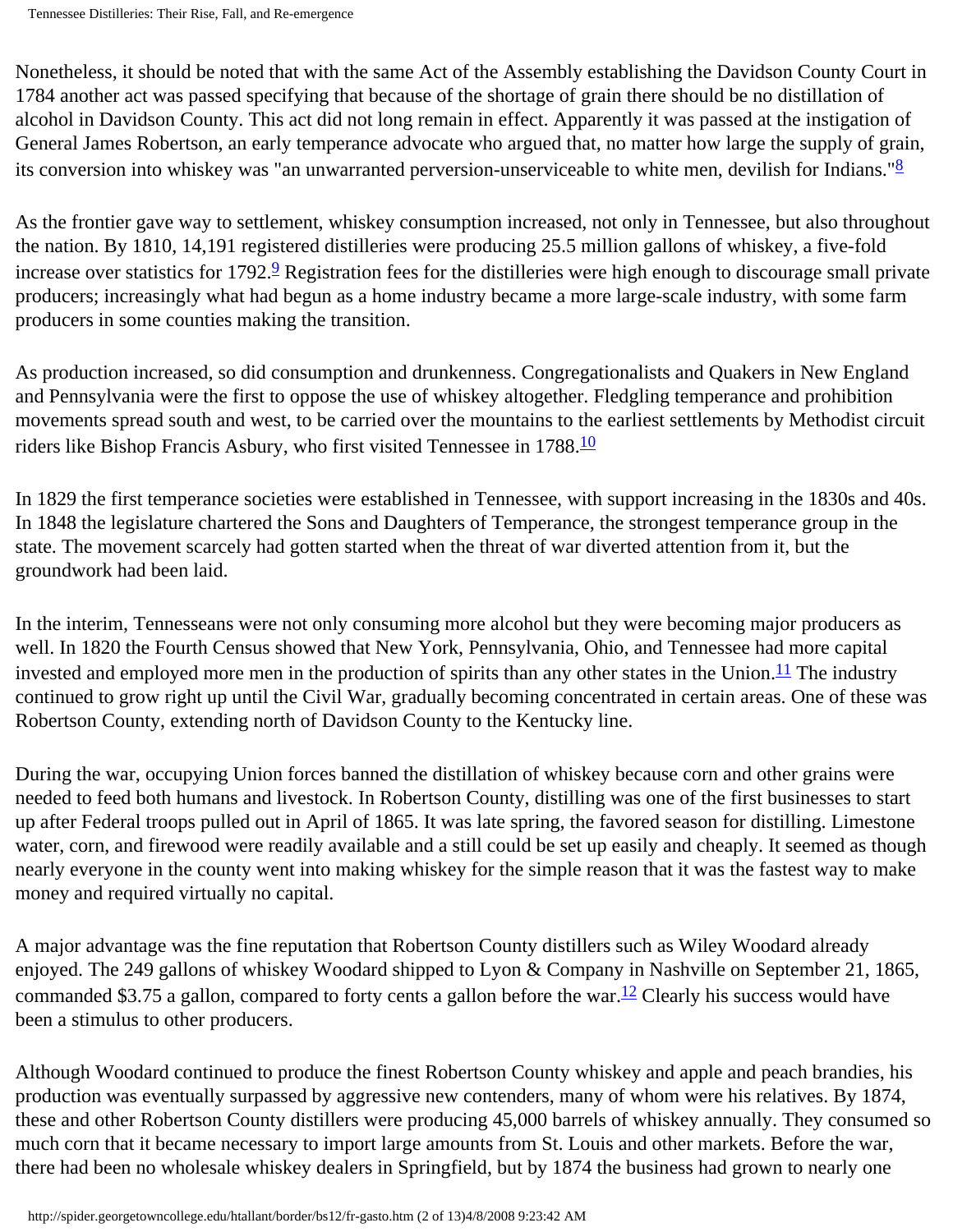million dollars in annual sales. The barrel business that had grown up at Coopertown now produced \$125,000 in business annually. In 1872 the Springfield National Bank was established to cater to the liquor industry. Because of the whiskey deposits-the average deposit was over \$100,000-the newly established bank never wavered during the financial panic of 1873.

The Robertson County distillery that grew to be the largest was located at Greenbrier. When it was started about 1867 by Charles Palmer of Springfield, its capacity was a modest five gallons a day. In 1870, Charles Nelson, a native of Mecklenburg, Germany, who had come to Nashville from Cincinnati, bought it to supply his wholesale grocery business in Nashville (at that time grocers sold whiskey). The whiskey was manufactured in Robertson County, but it was both bottled under the Greenbrier label and distributed from his Nashville warehouse on Second Avenue North. At its peak, the distillery employed a work force of fifteen to twenty-five men, including government inspectors and gaugers as well as the operators. By 1885 the Greenbrier Distillery manufactured 8,000 barrels of whiskey or a little less than 380,000 gallons a year, and paid annual taxes of over \$341,000.

In 1886 the Nashville *Union* reported that the distilling industry was the largest manufacturing industry in the state of Tennessee, annually consuming 750,000 bushels of corn and 500,000 bushels of apples and peaches. By the late 1880s, however, the industry had begun to decline. Smaller and less successful distillers had gone into other businesses, faced with intense competition from the larger distillers on the one hand, and mounting pressure from church and temperance groups on the other. The Women's Christian Temperance Union had organized in the state in 1874 and would be joined by the Anti-Saloon League in  $1899.\overline{13}$  $1899.\overline{13}$  $1899.\overline{13}$ 

In Robertson County, by 1894, only five distilleries were still depositing whiskey in warehouses, and two of those were run by widows: Louisa Nelson for Charles Nelson's Greenbrier Distillery, and Josephine Woodard Brown for J. S. Brown Distilleries on Wartrace Creek. As the distilleries closed down, the distillers or their families tended to transfer their considerable assets into banking.

In 1903, the Adams Law, which extended the Four Mile Law first passed in 1877 to towns of 5,000, closed the saloons of Springfield.<sup>14</sup> In 1909, with the state-wide prohibition on the manufacture of whiskey, the two remaining Robertson County distilleries, Nelson's Greenbrier and Pitt's Cave Spring, and all others in Tennessee went out of business, although some tried to conduct sales through retail and manufacturing activities in other states.

Only two Tennessee distilleries would revive after prohibition-Cascade, later to be identified solely by the name of its distributor, George Dickel & Company-and Jack Daniel. The Cascade Distillery was located a few miles from Tullahoma in Coffee County, and only about a mile from the tiny community of Normandy, on Gage Creek, later called Cascade Springs.<sup>15</sup> Around 1883 the distillery was acquired by Matthew Sims and McLin H. Davis. In 1888, Sims sold his share of the distillery to V. E. Shwab, a partner in George A. Dickel & Company; and in 1898 the heirs of McLin Davis sold his one-third interest to Shwab, who then became sole proprietor of the distillery.

Cascade was never owned by George A. Dickel, but its product was bottled and distributed by George A. Dickel and Company of Nashville. Dickel was a native of Germany like Charles Nelson and their pioneer predecessor, Frederick Stump. His employee, brother-in-law, and eventual partner was V. E. Shwab, a younger man whose family emigrated from Alsace-Lorraine. George Dickel died in 1894 and left no children. Shwab, who was on excellent terms with his widowed sister-in-law, Augusta Dickel, assumed complete control of the company in addition to his ownership of the distillery.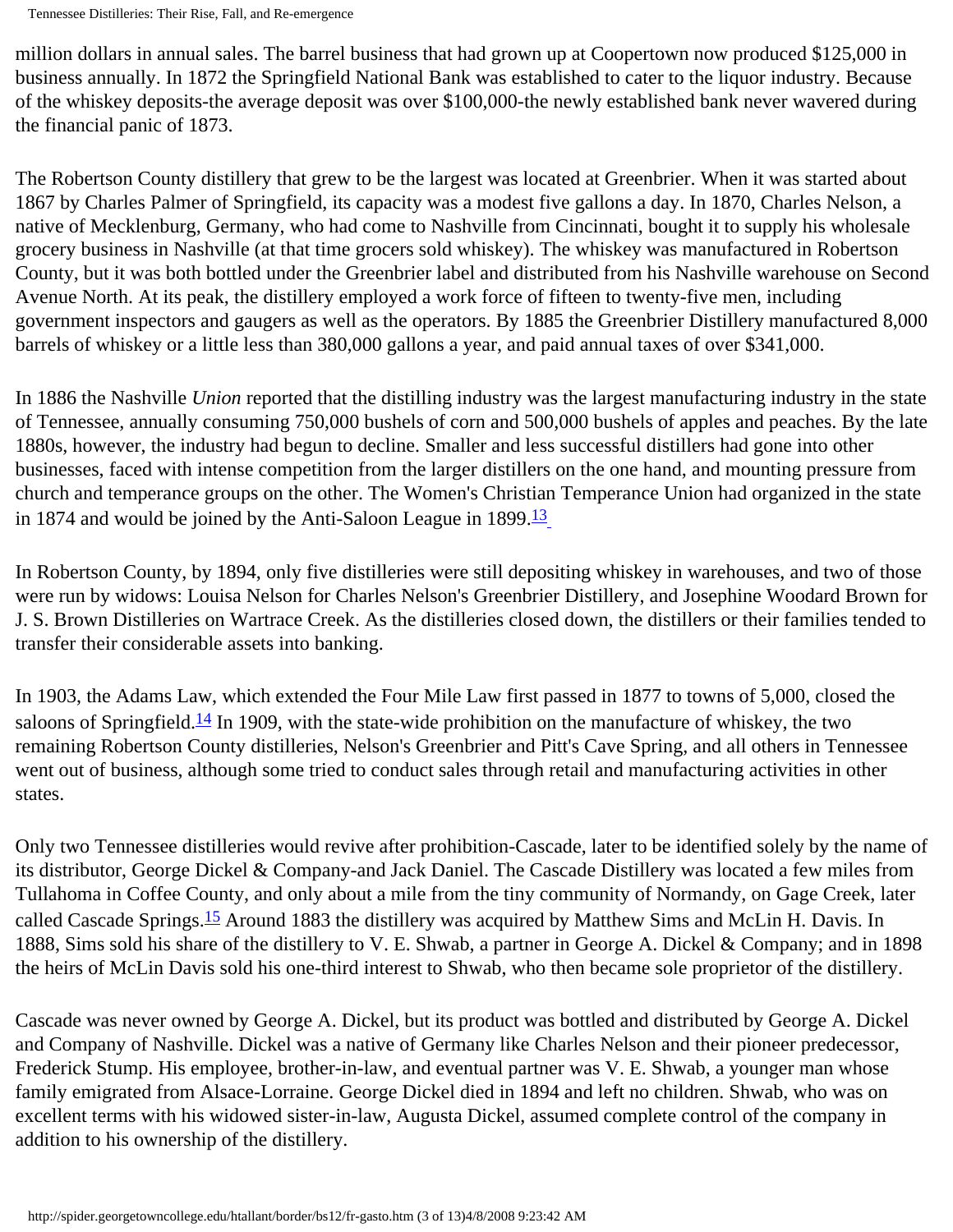Tennessee Distilleries: Their Rise, Fall, and Re-emergence

Cascade was the largest of several distilleries located in Coffee County. As in the case of Charles Nelson's Greenbrier Distillery, it prospered because of marketing and distribution through Nashville, in this case through George A. Dickel and Company. The whiskey also became very popular with soldiers during the Spanish-American War and its fame spread to the West Coast. There it was distributed out of San Francisco, described by Shwab's son-in-law Paul Davis as a "great whiskey town." In the early 1900s the company hired the D'Arcy Advertising Company of St. Louis, which had also begun the advertising campaign for Coca-Cola, to initiate an extensive advertising program for Cascade. Its distinctive slogan, "mellow as moonlight," was related to distiller McLin Davis's discovery that the whiskey was improved by allowing the mash to cool in the light of the moon.<sup>[16](#page-12-4)</sup>

Soon after the manufacture of whiskey was prohibited in Tennessee in 1909, George A. Dickel and Company moved its operation, first to Hopkinsville, Kentucky, and then to Louisville where it continued in production at the famed Stitzel distillery under the direction of V. E. Shwab's son, George, enjoying tremendous popularity until the Volstead Act was passed in 1919.<sup>17</sup>

In 1937, eighteen years after George A. Dickel and Company had ceased operation, Schenley, Inc., paid the Shwab family \$100,000 for the company and the Cascade trademark. Fortunately the Shwabs were able to obtain the original recipe and process from local men in Coffee County who had distilled Cascade whiskey, and this information was transmitted to Schenley. The whiskey Schenley produced in Kentucky after prohibition was thought by some Tennesseans to be an inferior brand of bourbon rather than a *bona fide* Tennessee sour mash whiskey. Since 1958, however, after the passage of appropriate legislation, Tennessee sour mash whiskey has again been produced in a modern plant just outside of Normandy. Louisville distiller Ralph Dupps was given the assignment of re-establishing the Cascade Distillery, renamed the George Dickel Distillery, near its original location and, most importantly, its original water source.

Today the most famous, largest, and, for various reasons, most authentic Tennessee distillery is Jack Daniel, which is located at Lynchburg in Moore County. This distillery is in full operation on its original site and is listed on the National Register of Historic Places. Its founder, Jack Daniel, was born in 1848 about five miles away from the distillery. At age twelve he went to work for Dan Call, who operated a distillery a few miles away at Louse Creek, and at age fourteen became a full partner with Call, who clearly was an important mentor. In 1866 Jack Daniel leased the famous Hollow and Cave Spring which continue to be the focal point of the distillery's operation. At the same time Daniel apparently was the first to reapply for a distillery license after the war, which has been the basis of the company's claim that it is the oldest registered distillery in the United States. On June 17, 1884, Jack Daniel purchased the Hollow and cave, including in all 142 acres at a price of \$2,180.40 from Wilburn Hiles and his partner Berry, owners since 1817.<sup>18</sup>

Jack was fond of his own liquor, which he sweetened with sugar dissolved in a little branch water and garnished with bruised tansy, and of dancing with the ladies, but he remained a bachelor all of his life. From the age of twenty-one little Jack Daniel, who stood just over five feet tall, invariably dressed in a knee-length frock coat of black broadcloth and affected a high-rolled planter's hat, fawn-colored vest, and broad bow tie, just as he appears in the statue his nephew Lem Motlow commissioned in 1941. The statue, the cave spring, all aspects of the distillery operation, many of the citizens who work there, and even the ducks have been prominently featured over the years in the modern company's advertising, which was originally developed by the Gardner Advertising Agency of St. Louis.<sup>[19](#page-12-7)</sup>

Although Jack Daniel grew to pre-eminence over all other Tennessee distillers, his was not an overnight success. In 1877, for example, Tolley & Eaton was producing 300 gallons a day and Jack was second in Moore County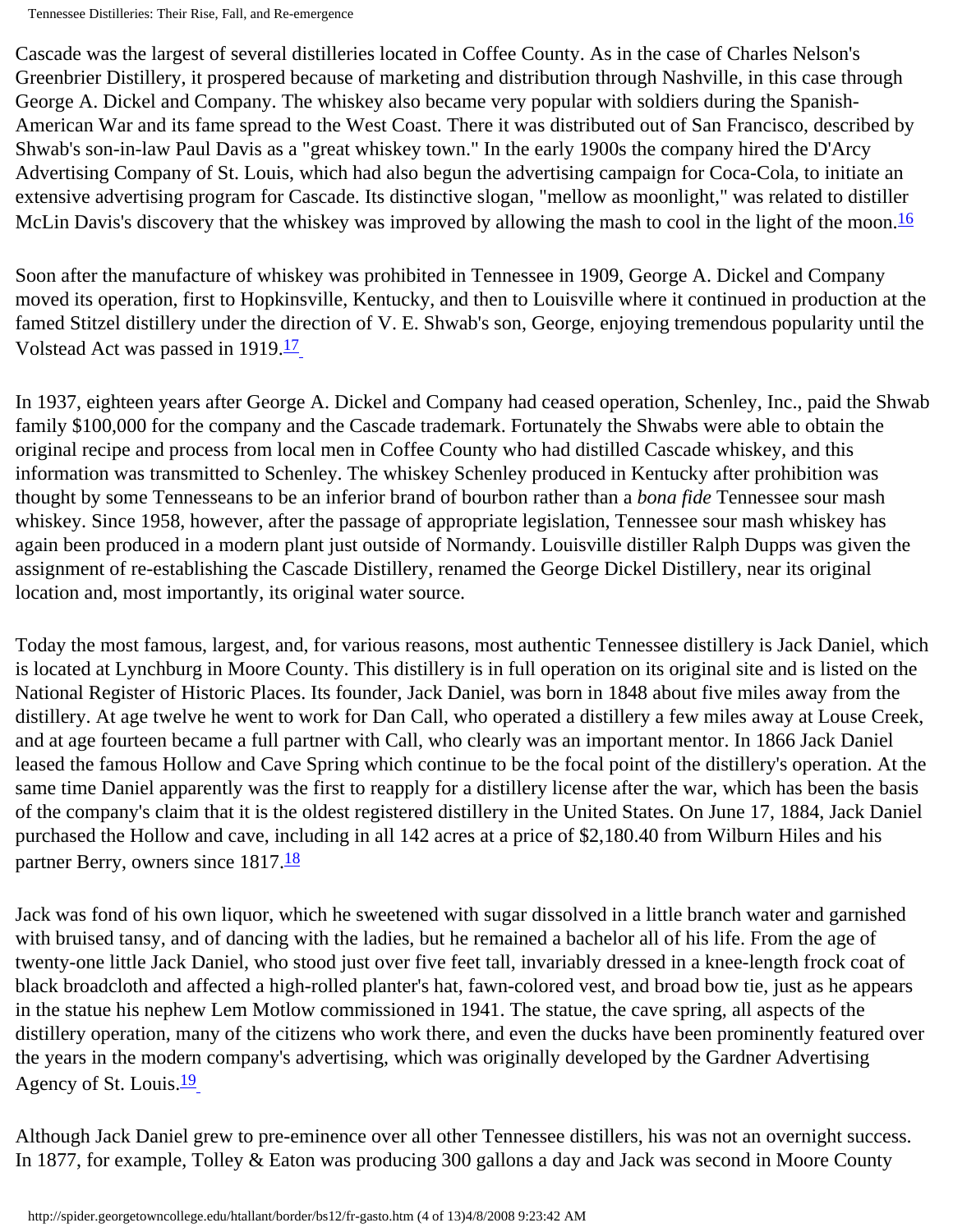Tennessee Distilleries: Their Rise, Fall, and Re-emergence

with 83 gallons, with thirteen other distilleries together producing another 70 gallons. By 1896 the market for and reputation of Jack Daniel's famous sour mash whiskey had greatly increased, thanks in some measure to his agent, M. Ryan, in Nashville. In 1904 Jack took a couple of cases of his whiskey to the St. Louis Exposition, or World's Fair. The big distillers from other parts of the country were surprised and chagrined when Jack Daniel won the gold medal. Thereafter, Jack Daniel's whiskey won gold medals at Liege, Belgium, in 1905; Ghent in 1913, and at the Anglo-American Exposition in 1914, achieving world recognition on the eve of national prohibition.  $\frac{20}{20}$ 

Meanwhile, Jack had kicked his safe one cold morning when it refused to open. He incurred such a severe clot in the arteries of his leg that it eventually had to be amputated. After that he left most of the management of the plant to his nephew, Lem Motlow, who had come to work for him at age 17, in 1887. In 1907 Jack Daniel deeded the company over to Lem Motlow and another nephew, Dick Daniel. Two years later, Lem bought out Dick's share.<sup>21</sup> In 1911, Jack passed away. It was Lem Motlow who saw the company through its moves to St. Louis, Missouri, and to Birmingham, Alabama, in an effort to escape the tightening net of prohibition. In 1933, when national prohibition was revoked, it was also Lem Motlow who accomplished the reopening of the modern distillery at its original location. Lem Motlow died in 1947 and the ownership of his distillery was continued by his sons, who operated it even after its sale in 1956 to Brown-Forman of Louisville, also a family-owned distillery, for \$20,000,000.[22](#page-12-10)

Thus today we have two survivors of a frontier industry, one of Tennessee's first and for a time in the 1880s its leading industry, brought here by Scots, Scotch-Irish, Irish, and, we must add in deference to Frederick Stump, German immigrants moving west. The prohibition movement virtually eliminated not only the product, but also modern awareness of the industry's extent and scope before prohibition.

The re-emergence of Tennessee distilleries after prohibition is in both cases one of modern business involving politics, advertising, and acquisition by larger companies from outside the state. The quality of the product was upheld: both distilleries utilize the leaching process through maple charcoal which is the most distinctive characteristic of Tennessee sour mash whiskey. Advertising has been a key ingredient for both, with Jack Daniel achieving an almost legendary success.

Most important were the human ingredients: Jack Daniel got his start in the pre-Civil War era and made the transition to the new postwar economy; Lem Motlow took over the reins at the onset of prohibition and guided the company to the modern era, passing it on to his sons who negotiated its sale to an eminently compatible company, Brown-Forman. George Dickel had a less sure route to success, but fortunately George B. Shwab was able to achieve the transfer to Schenley at the end of prohibition; then, when the move back to Normandy was undertaken, Schenley had the right man, Ralph Dupps, for that challenging assignment. So it is that these two historic companies, representing a pioneer industry that started about 1771, still provide a hint of the tastes and smells of Tennessee's past whenever Tennesseans enjoy their Jack Daniel's or George Dickel over ice.

## **NOTES**

1. Henry C. Crowgey, *Kentucky Bourbon: The Early Years of Whiskey-Making* (Lexington, 1971), 23-24. Shelby's Station is the present site of Bristol, in Sullivan County.

2. J. G. M. Ramsey, *The Annals of Tennessee to the End of the Eighteenth Century* (Knoxville, reprint 1967), 284.

3. Ibid., 598. Stump was a member of the German community that settled White's Creek; today his log home can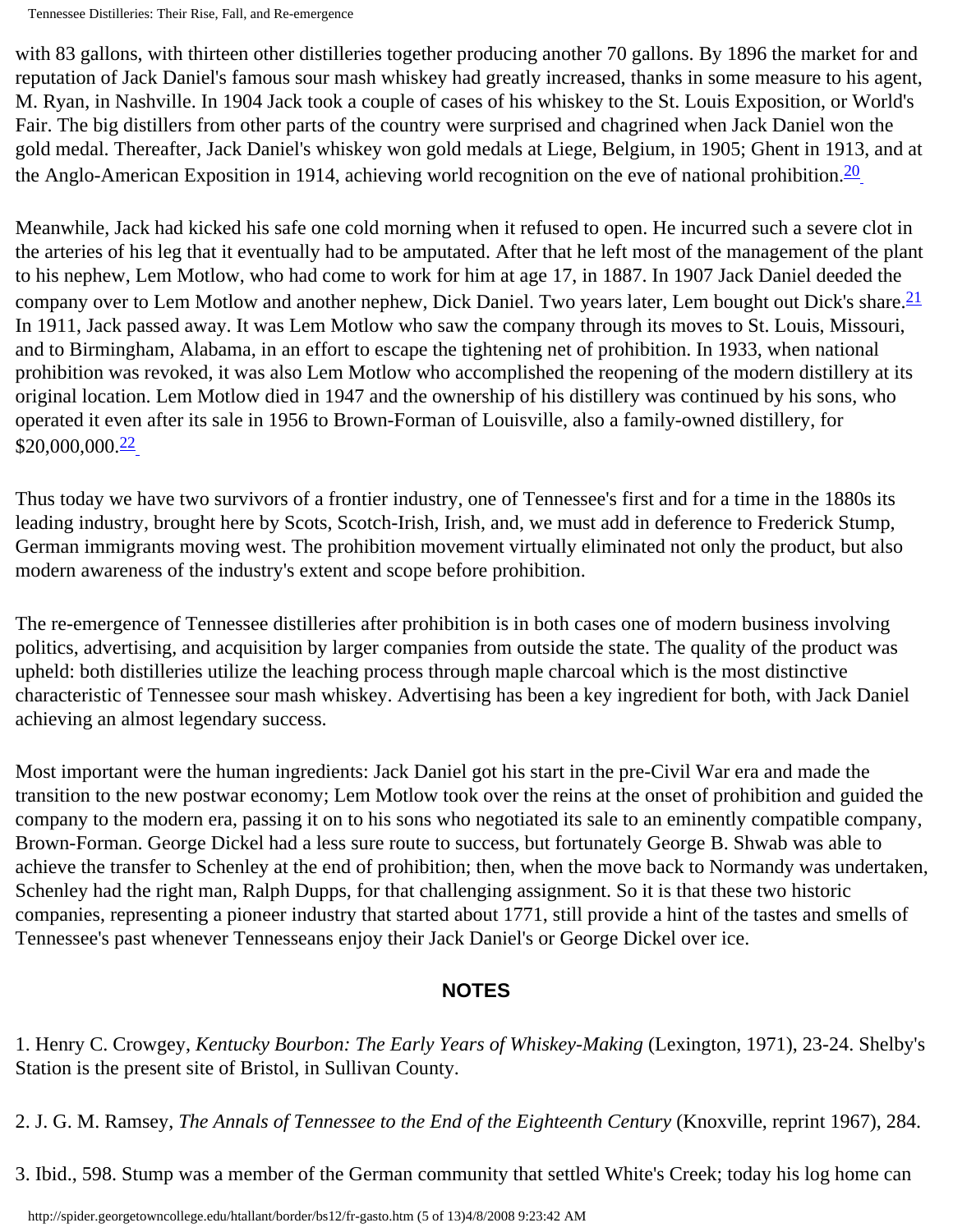be easily viewed from the Briley Parkway.

4. John Overton, "General Account of County Distilleries, 1795-1801," Jacob McGavock Dickinson Papers, Tennessee State Library & Archives.

5. This statement was attributed to Sam Krisle, Robertson County storekeeper, by George Henry Brown, author's grandfather.

6. Harriette Simpson Arnow, *Flowering of the Cumberland* (New York, 1963), 78.

7. Arnow, 280. She writes: "My own conclusion is that, though consumption of alcoholic beverages was heavy, there was among the Cumberland pioneers during the years 1780-1803 not only much less alcoholism than today, but even less than in most states during this same period."

8. A. W. Putnam, *History of Middle Tennessee: or, Life and Times of General James Robertson* (Knoxville, reprint 1971), 237.

9. Herbert Asbury, *The Great Illusion: An Informal History of Prohibition* (Garden City, 1950). See pp. 3-12 for a discussion for the period 1750-1840, which he describes as "the most intemperate era in American history."

10. John Allen Krout, *The Origins of Prohibition* (New York, 1925), 36.

11. Asbury, 89.

12. Wiley Woodard, *Memorandum of Articles Delivered 1857-1865*, in possession of author. This and subsequent information about Robertson County distilleries is drawn from her article, "Robertson County Distilleries, 1796- 1909," *Tennessee Historical Quarterly* XLIII (Spring 1984): 49-67.

13. Norman H. Clark, *Deliver Us From Evil: An Interpretation of American Prohibition* (New York, 1976), 48-50, 93.

14. The Four Mile Law was the device through which anti-saloon leaders achieved prohibition; it outlawed the sale of liquor within four miles of any chartered institution of learning outside an incorporated town. In 1887 it was amended to include rural public schools, and in 1909 it was extended to all parts of the state. See Eric Russell Lacy, "Tennessee Teetotalism: Social Forces and the Politics of Progressivism," *Tennessee Historical Quarterly* XXIV (Fall 1965): 224, 229.

15. See Kay Baker Gaston, "George Dickel Tennessee Sour Mash Whiskey: The Story Behind the Label," *Tennessee Historical Quarterly* LVIV (Fall 1998): 48-69.

16. Gaston interview with Thurman Davis, 1983.

17. Harry Harrison Kroll, *Bluegrass, Belles, and Bourbon* (New York, 1967), 208.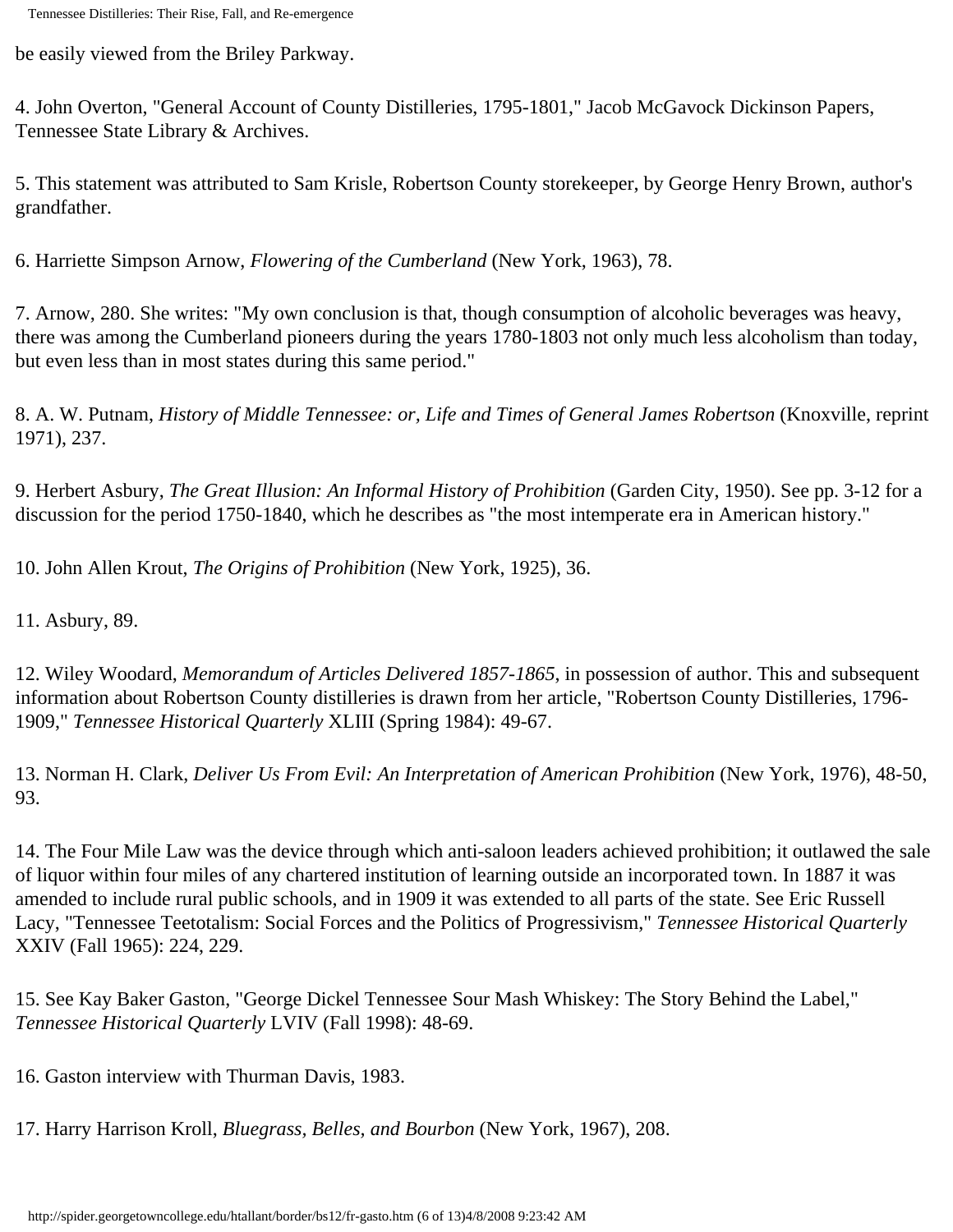18. Ben A. Green, *Jack Daniel's Legacy* (Shelbyville, 1967), 207-208; Moore County Deed Book 3, pp. 130-31.

19. Green, 197.

- 20. "Rare Jack Daniel's," *Fortune*, July 1951, 105.
- 21. Ibid.
- 22. Green, 175.

Copyright © 1999, Middle Tennessee State University. Border States On-Line is hosted by [Georgetown College.](http://www.georgetowncollege.edu/) This page was last updated on 5/5/99. | [Border States On-Line](http://spider.georgetowncollege.edu/htallant/border/Index.htm) | [Site Map](http://spider.georgetowncollege.edu/htallant/index.htm)

This web page is maintained by Dr. Harold D. Tallant, Department of History, Georgetown College 400 East College Street, Georgetown, KY 40324, (502) 863-8075 E-mail: [htallant@georgetowncollege.edu](mailto:htallant@georgetowncollege.edu)



*Border States: Journal of the Kentucky-Tennessee American Studies Association, No. 12* [\(1999\)](http://spider.georgetowncollege.edu/htallant/border/bs12tabl.htm)

## **TENNESSEE DISTILLERIES: THEIR RISE, FALL, AND RE-EMERGENCE**

Kay Baker Gaston

In modern times, distilling is more closely associated with Kentucky than Tennessee. Yet the two remaining producers of Tennessee sour mash whiskey, Jack Daniel and George Dickel, represent a much larger industry that was from earliest settlement an important contributor to the state's economic development. A study of the rise, fall, and re-emergence of Tennessee distilleries will demonstrate this industry's substantial and complex role in Tennessee's economic and political history.

The process of converting corn and small grains such as rye and barley into whiskey was well known to the predominantly Scots, Scotch-Irish, and Irish immigrants who poured into the Tennessee country from Pennsylvania, Virginia, and North and South Carolina. Evan Shelby's East Tennessee distillery, located at Sapling Grove near Shelby's Station on the Holston, was in existence by 1771 and perhaps the earliest on record in the state.<sup>1</sup> By 1785 East Tennesseans were producing significant quantities of rye whiskey which they used to pay taxes at only two shillings, six pence per gallon.

Middle Tennessee was close behind. In 1787 the Red Heifer, a combined distillery and tavern, was established in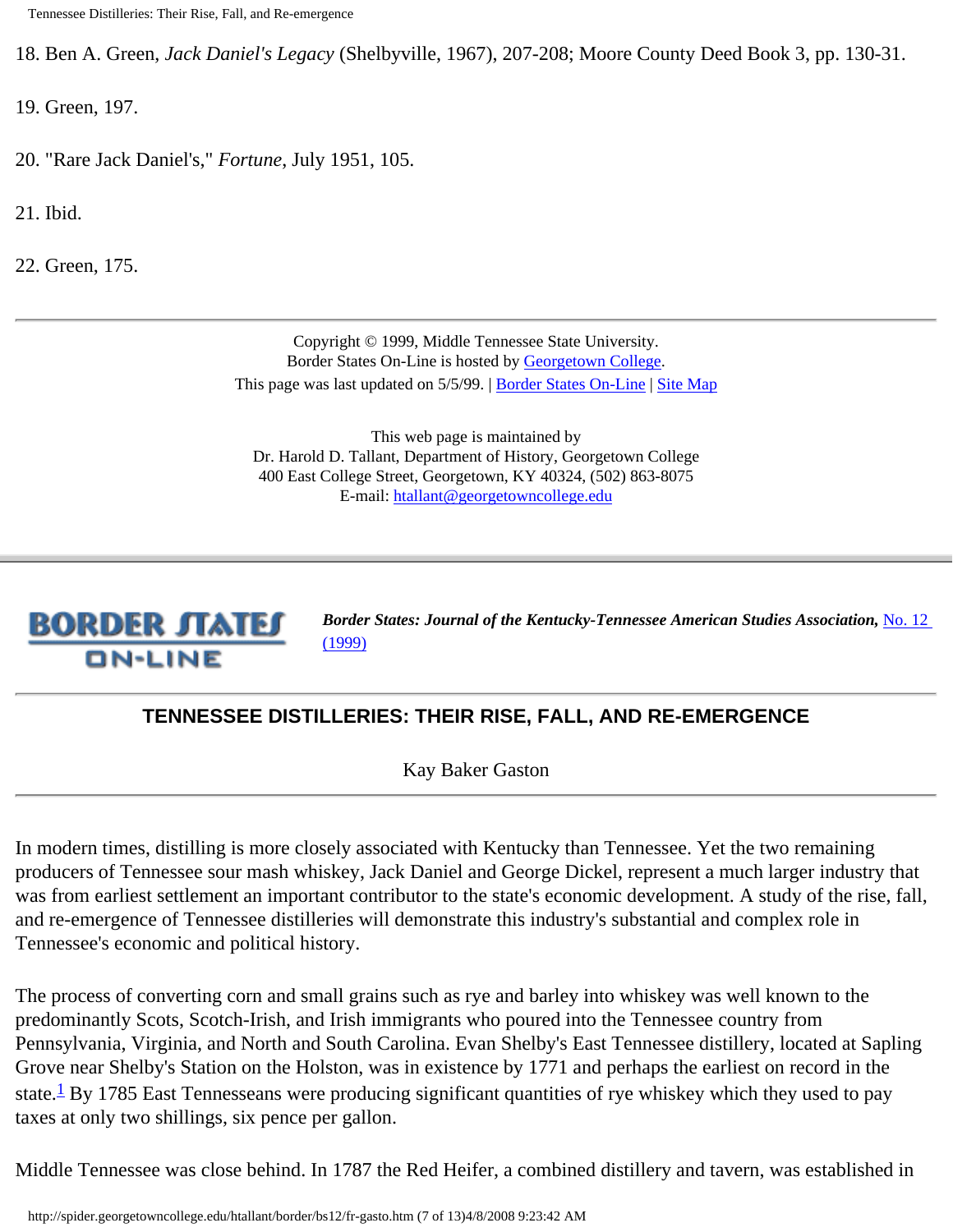Tennessee Distilleries: Their Rise, Fall, and Re-emergence

Nashville by John "King" Boyd.<sup>[2](#page-11-1)</sup> In October of 1792, Indians burned Frederick Stump's distillery, but by 1795-96 he was producing 600 gallons with four stills, on which he paid taxes of \$41.93.<sup>3</sup> By 1799 there were sixty-one stills for less than 4,000 people in Davidson County, according to records kept by John Overton, who was then serving as Supervisor of Internal Revenue for the District of Tennessee.<sup>4</sup>

Both East and Middle Tennessee were well suited for the production of whiskey, having good soil for growing corn, an abundance of firewood, white oak for the manufacture of barrels, and a good network of rivers upon which to ship the whiskey to marketing centers like Knoxville, Chattanooga, Nashville, Memphis, and beyond. Many Tennesseans shipped their whiskey by flatboat to Natchez where it brought \$2 a gallon, twice the going price in Nashville. On the farm the mash was fed to hogs and cattle which, in the form of salted meat and hides, were also suitable for export.

Always the demand exceeded the supply. As one old-timer said in more recent years, "They never did charge enough for it."<sup>5</sup> To the frontiersman, whiskey was more than a drink; it was an anesthetic, disinfectant, and either a stimulant or a tranquilizer, depending on the situation and the individual. Andrew Jackson even advised his old friend John Coffee, who was suffering from arthritis, to bathe himself in whiskey.<sup>[6](#page-11-5)</sup>

During the Revolution and after, soldiers were partially paid in whiskey and expected their half pint daily. Most of it was consumed straight or mixed with sugar and water as a today. Although whiskey consumption was high, Harriette Simpson Arnow concludes in *Flowering of the Cumberland* that drunkenness was frowned on and relatively uncommon on the Tennessee frontier. $\frac{7}{2}$ 

Nonetheless, it should be noted that with the same Act of the Assembly establishing the Davidson County Court in 1784 another act was passed specifying that because of the shortage of grain there should be no distillation of alcohol in Davidson County. This act did not long remain in effect. Apparently it was passed at the instigation of General James Robertson, an early temperance advocate who argued that, no matter how large the supply of grain, its conversion into whiskey was "an unwarranted perversion-unserviceable to white men, devilish for Indians."<sup>8</sup>

As the frontier gave way to settlement, whiskey consumption increased, not only in Tennessee, but also throughout the nation. By 1810, 14,191 registered distilleries were producing 25.5 million gallons of whiskey, a five-fold increase over statistics for 1792.<sup>9</sup> Registration fees for the distilleries were high enough to discourage small private producers; increasingly what had begun as a home industry became a more large-scale industry, with some farm producers in some counties making the transition.

As production increased, so did consumption and drunkenness. Congregationalists and Quakers in New England and Pennsylvania were the first to oppose the use of whiskey altogether. Fledgling temperance and prohibition movements spread south and west, to be carried over the mountains to the earliest settlements by Methodist circuit riders like Bishop Francis Asbury, who first visited Tennessee in 1788.<sup>10</sup>

In 1829 the first temperance societies were established in Tennessee, with support increasing in the 1830s and 40s. In 1848 the legislature chartered the Sons and Daughters of Temperance, the strongest temperance group in the state. The movement scarcely had gotten started when the threat of war diverted attention from it, but the groundwork had been laid.

In the interim, Tennesseans were not only consuming more alcohol but they were becoming major producers as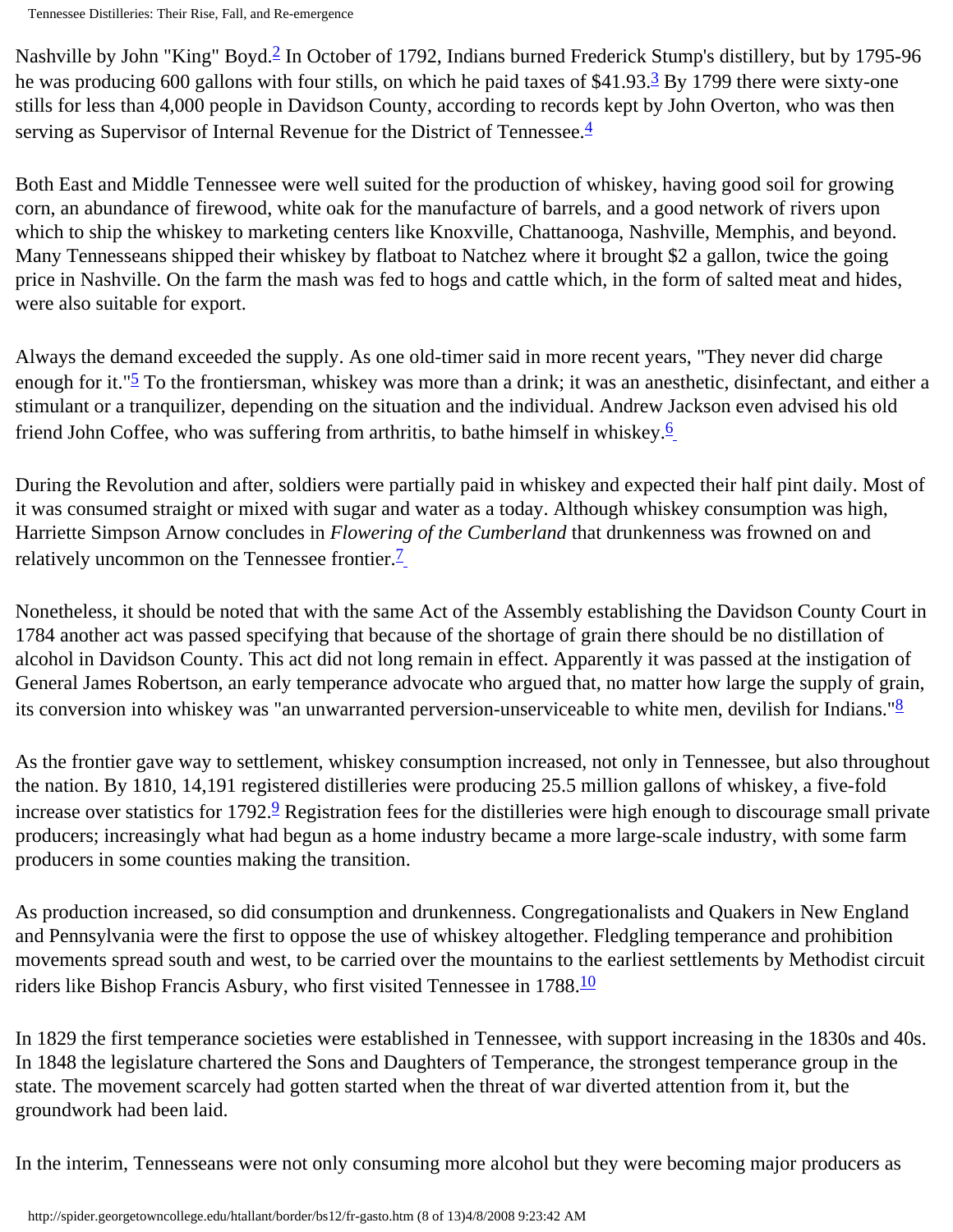Tennessee Distilleries: Their Rise, Fall, and Re-emergence

well. In 1820 the Fourth Census showed that New York, Pennsylvania, Ohio, and Tennessee had more capital invested and employed more men in the production of spirits than any other states in the Union.<sup>11</sup> The industry continued to grow right up until the Civil War, gradually becoming concentrated in certain areas. One of these was Robertson County, extending north of Davidson County to the Kentucky line.

During the war, occupying Union forces banned the distillation of whiskey because corn and other grains were needed to feed both humans and livestock. In Robertson County, distilling was one of the first businesses to start up after Federal troops pulled out in April of 1865. It was late spring, the favored season for distilling. Limestone water, corn, and firewood were readily available and a still could be set up easily and cheaply. It seemed as though nearly everyone in the county went into making whiskey for the simple reason that it was the fastest way to make money and required virtually no capital.

A major advantage was the fine reputation that Robertson County distillers such as Wiley Woodard already enjoyed. The 249 gallons of whiskey Woodard shipped to Lyon & Company in Nashville on September 21, 1865, commanded \$3.75 a gallon, compared to forty cents a gallon before the war.<sup>12</sup> Clearly his success would have been a stimulus to other producers.

Although Woodard continued to produce the finest Robertson County whiskey and apple and peach brandies, his production was eventually surpassed by aggressive new contenders, many of whom were his relatives. By 1874, these and other Robertson County distillers were producing 45,000 barrels of whiskey annually. They consumed so much corn that it became necessary to import large amounts from St. Louis and other markets. Before the war, there had been no wholesale whiskey dealers in Springfield, but by 1874 the business had grown to nearly one million dollars in annual sales. The barrel business that had grown up at Coopertown now produced \$125,000 in business annually. In 1872 the Springfield National Bank was established to cater to the liquor industry. Because of the whiskey deposits-the average deposit was over \$100,000-the newly established bank never wavered during the financial panic of 1873.

The Robertson County distillery that grew to be the largest was located at Greenbrier. When it was started about 1867 by Charles Palmer of Springfield, its capacity was a modest five gallons a day. In 1870, Charles Nelson, a native of Mecklenburg, Germany, who had come to Nashville from Cincinnati, bought it to supply his wholesale grocery business in Nashville (at that time grocers sold whiskey). The whiskey was manufactured in Robertson County, but it was both bottled under the Greenbrier label and distributed from his Nashville warehouse on Second Avenue North. At its peak, the distillery employed a work force of fifteen to twenty-five men, including government inspectors and gaugers as well as the operators. By 1885 the Greenbrier Distillery manufactured 8,000 barrels of whiskey or a little less than 380,000 gallons a year, and paid annual taxes of over \$341,000.

In 1886 the Nashville *Union* reported that the distilling industry was the largest manufacturing industry in the state of Tennessee, annually consuming 750,000 bushels of corn and 500,000 bushels of apples and peaches. By the late 1880s, however, the industry had begun to decline. Smaller and less successful distillers had gone into other businesses, faced with intense competition from the larger distillers on the one hand, and mounting pressure from church and temperance groups on the other. The Women's Christian Temperance Union had organized in the state in 1874 and would be joined by the Anti-Saloon League in  $1899.\overline{13}$  $1899.\overline{13}$  $1899.\overline{13}$ 

In Robertson County, by 1894, only five distilleries were still depositing whiskey in warehouses, and two of those were run by widows: Louisa Nelson for Charles Nelson's Greenbrier Distillery, and Josephine Woodard Brown for J. S. Brown Distilleries on Wartrace Creek. As the distilleries closed down, the distillers or their families tended to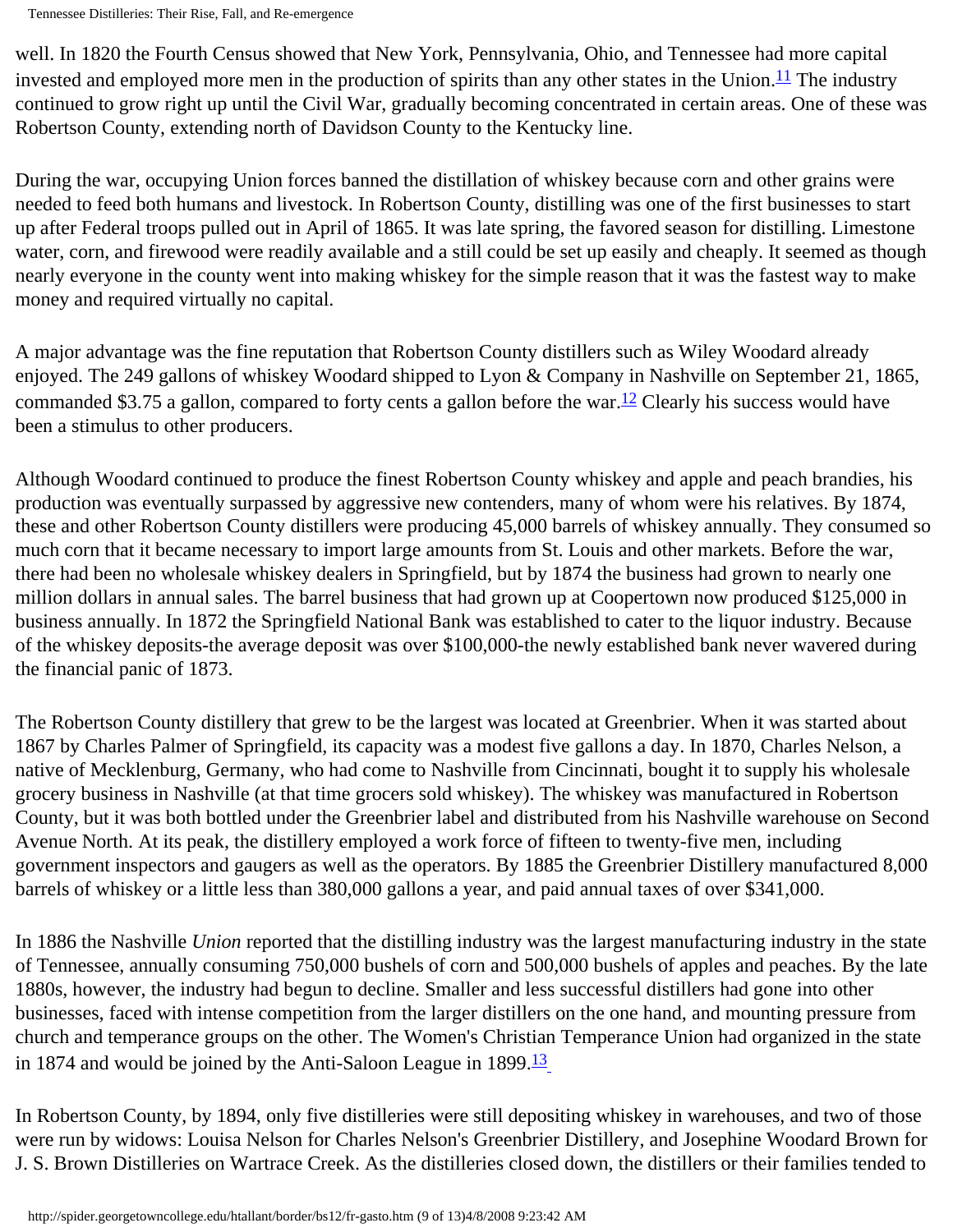Tennessee Distilleries: Their Rise, Fall, and Re-emergence

transfer their considerable assets into banking.

In 1903, the Adams Law, which extended the Four Mile Law first passed in 1877 to towns of 5,000, closed the saloons of Springfield.<sup>14</sup> In 1909, with the state-wide prohibition on the manufacture of whiskey, the two remaining Robertson County distilleries, Nelson's Greenbrier and Pitt's Cave Spring, and all others in Tennessee went out of business, although some tried to conduct sales through retail and manufacturing activities in other states.

Only two Tennessee distilleries would revive after prohibition-Cascade, later to be identified solely by the name of its distributor, George Dickel & Company-and Jack Daniel. The Cascade Distillery was located a few miles from Tullahoma in Coffee County, and only about a mile from the tiny community of Normandy, on Gage Creek, later called Cascade Springs[.15](#page-12-3) Around 1883 the distillery was acquired by Matthew Sims and McLin H. Davis. In 1888, Sims sold his share of the distillery to V. E. Shwab, a partner in George A. Dickel & Company; and in 1898 the heirs of McLin Davis sold his one-third interest to Shwab, who then became sole proprietor of the distillery.

Cascade was never owned by George A. Dickel, but its product was bottled and distributed by George A. Dickel and Company of Nashville. Dickel was a native of Germany like Charles Nelson and their pioneer predecessor, Frederick Stump. His employee, brother-in-law, and eventual partner was V. E. Shwab, a younger man whose family emigrated from Alsace-Lorraine. George Dickel died in 1894 and left no children. Shwab, who was on excellent terms with his widowed sister-in-law, Augusta Dickel, assumed complete control of the company in addition to his ownership of the distillery.

Cascade was the largest of several distilleries located in Coffee County. As in the case of Charles Nelson's Greenbrier Distillery, it prospered because of marketing and distribution through Nashville, in this case through George A. Dickel and Company. The whiskey also became very popular with soldiers during the Spanish-American War and its fame spread to the West Coast. There it was distributed out of San Francisco, described by Shwab's son-in-law Paul Davis as a "great whiskey town." In the early 1900s the company hired the D'Arcy Advertising Company of St. Louis, which had also begun the advertising campaign for Coca-Cola, to initiate an extensive advertising program for Cascade. Its distinctive slogan, "mellow as moonlight," was related to distiller McLin Davis's discovery that the whiskey was improved by allowing the mash to cool in the light of the moon. [16](#page-12-4)

Soon after the manufacture of whiskey was prohibited in Tennessee in 1909, George A. Dickel and Company moved its operation, first to Hopkinsville, Kentucky, and then to Louisville where it continued in production at the famed Stitzel distillery under the direction of V. E. Shwab's son, George, enjoying tremendous popularity until the Volstead Act was passed in 1919.<sup>17</sup>

In 1937, eighteen years after George A. Dickel and Company had ceased operation, Schenley, Inc., paid the Shwab family \$100,000 for the company and the Cascade trademark. Fortunately the Shwabs were able to obtain the original recipe and process from local men in Coffee County who had distilled Cascade whiskey, and this information was transmitted to Schenley. The whiskey Schenley produced in Kentucky after prohibition was thought by some Tennesseans to be an inferior brand of bourbon rather than a *bona fide* Tennessee sour mash whiskey. Since 1958, however, after the passage of appropriate legislation, Tennessee sour mash whiskey has again been produced in a modern plant just outside of Normandy. Louisville distiller Ralph Dupps was given the assignment of re-establishing the Cascade Distillery, renamed the George Dickel Distillery, near its original location and, most importantly, its original water source.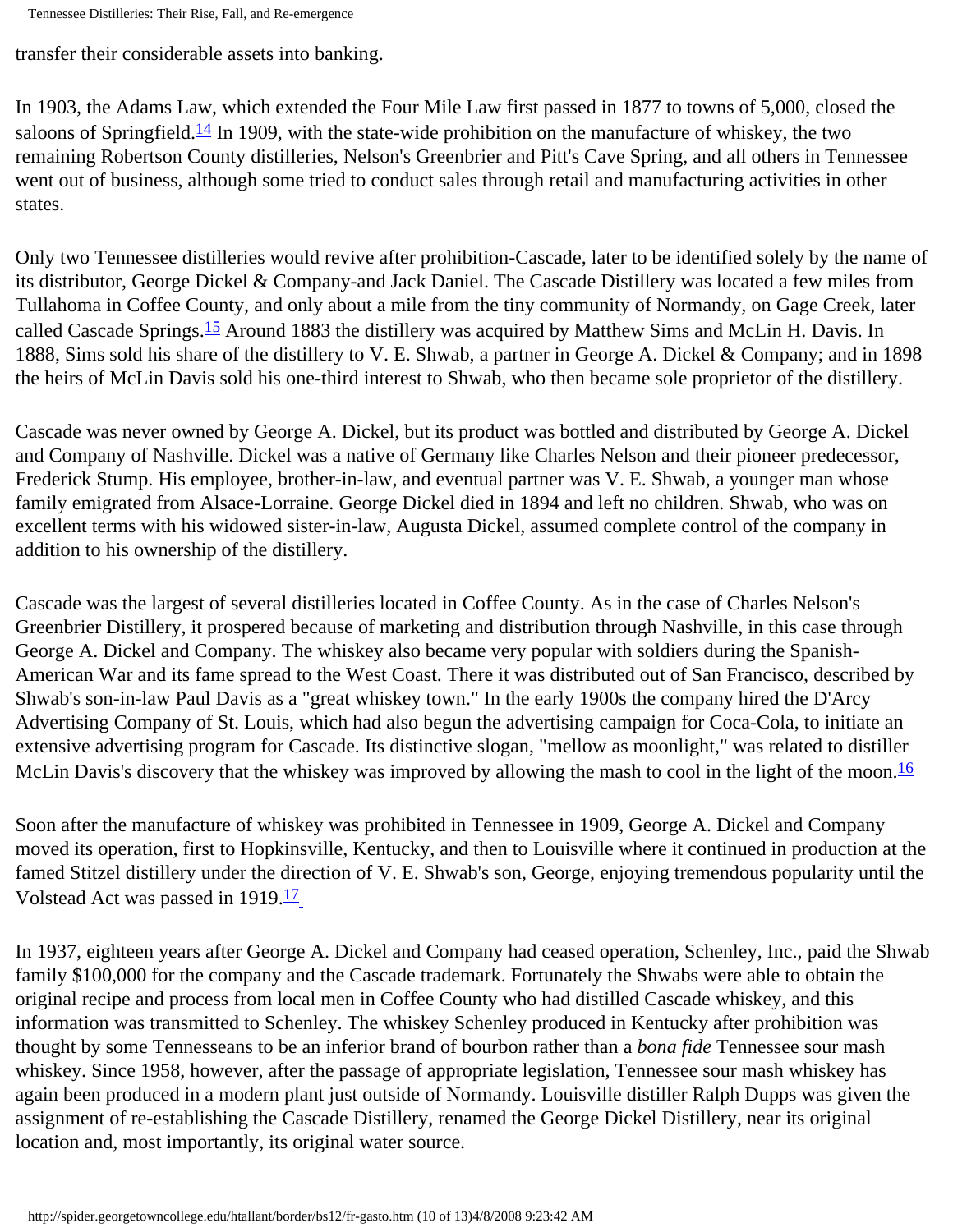Tennessee Distilleries: Their Rise, Fall, and Re-emergence

Today the most famous, largest, and, for various reasons, most authentic Tennessee distillery is Jack Daniel, which is located at Lynchburg in Moore County. This distillery is in full operation on its original site and is listed on the National Register of Historic Places. Its founder, Jack Daniel, was born in 1848 about five miles away from the distillery. At age twelve he went to work for Dan Call, who operated a distillery a few miles away at Louse Creek, and at age fourteen became a full partner with Call, who clearly was an important mentor. In 1866 Jack Daniel leased the famous Hollow and Cave Spring which continue to be the focal point of the distillery's operation. At the same time Daniel apparently was the first to reapply for a distillery license after the war, which has been the basis of the company's claim that it is the oldest registered distillery in the United States. On June 17, 1884, Jack Daniel purchased the Hollow and cave, including in all 142 acres at a price of \$2,180.40 from Wilburn Hiles and his partner Berry, owners since 1817.<sup>18</sup>

Jack was fond of his own liquor, which he sweetened with sugar dissolved in a little branch water and garnished with bruised tansy, and of dancing with the ladies, but he remained a bachelor all of his life. From the age of twenty-one little Jack Daniel, who stood just over five feet tall, invariably dressed in a knee-length frock coat of black broadcloth and affected a high-rolled planter's hat, fawn-colored vest, and broad bow tie, just as he appears in the statue his nephew Lem Motlow commissioned in 1941. The statue, the cave spring, all aspects of the distillery operation, many of the citizens who work there, and even the ducks have been prominently featured over the years in the modern company's advertising, which was originally developed by the Gardner Advertising Agency of St. Louis. $\frac{19}{1}$  $\frac{19}{1}$  $\frac{19}{1}$ 

Although Jack Daniel grew to pre-eminence over all other Tennessee distillers, his was not an overnight success. In 1877, for example, Tolley & Eaton was producing 300 gallons a day and Jack was second in Moore County with 83 gallons, with thirteen other distilleries together producing another 70 gallons. By 1896 the market for and reputation of Jack Daniel's famous sour mash whiskey had greatly increased, thanks in some measure to his agent, M. Ryan, in Nashville. In 1904 Jack took a couple of cases of his whiskey to the St. Louis Exposition, or World's Fair. The big distillers from other parts of the country were surprised and chagrined when Jack Daniel won the gold medal. Thereafter, Jack Daniel's whiskey won gold medals at Liege, Belgium, in 1905; Ghent in 1913, and at the Anglo-American Exposition in 1914, achieving world recognition on the eve of national prohibition.  $\frac{20}{20}$ 

Meanwhile, Jack had kicked his safe one cold morning when it refused to open. He incurred such a severe clot in the arteries of his leg that it eventually had to be amputated. After that he left most of the management of the plant to his nephew, Lem Motlow, who had come to work for him at age 17, in 1887. In 1907 Jack Daniel deeded the company over to Lem Motlow and another nephew, Dick Daniel. Two years later, Lem bought out Dick's share.<sup>21</sup> In 1911, Jack passed away. It was Lem Motlow who saw the company through its moves to St. Louis, Missouri, and to Birmingham, Alabama, in an effort to escape the tightening net of prohibition. In 1933, when national prohibition was revoked, it was also Lem Motlow who accomplished the reopening of the modern distillery at its original location. Lem Motlow died in 1947 and the ownership of his distillery was continued by his sons, who operated it even after its sale in 1956 to Brown-Forman of Louisville, also a family-owned distillery, for  $$20,000,000.\overline{22}$  $$20,000,000.\overline{22}$  $$20,000,000.\overline{22}$ 

Thus today we have two survivors of a frontier industry, one of Tennessee's first and for a time in the 1880s its leading industry, brought here by Scots, Scotch-Irish, Irish, and, we must add in deference to Frederick Stump, German immigrants moving west. The prohibition movement virtually eliminated not only the product, but also modern awareness of the industry's extent and scope before prohibition.

The re-emergence of Tennessee distilleries after prohibition is in both cases one of modern business involving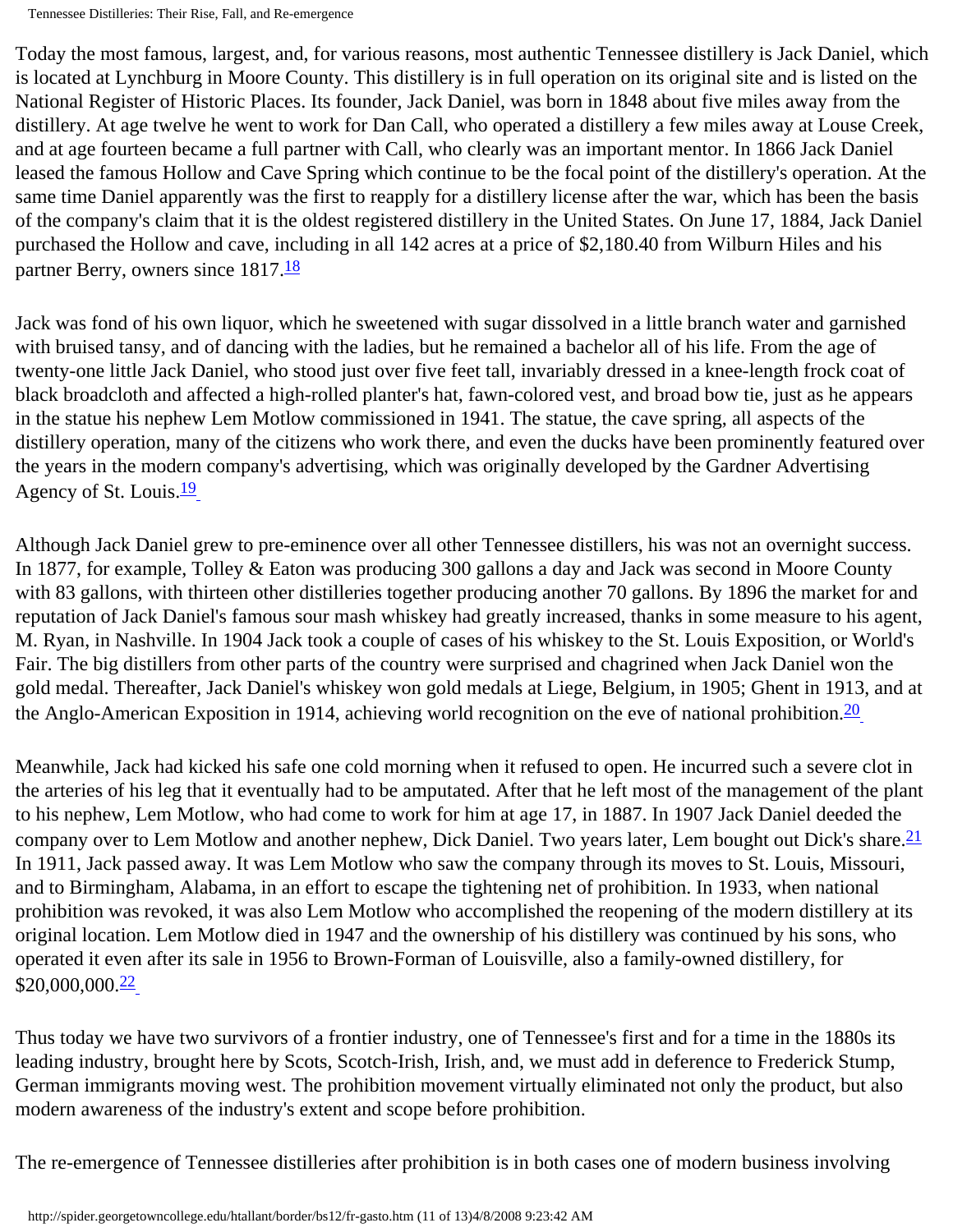Tennessee Distilleries: Their Rise, Fall, and Re-emergence

politics, advertising, and acquisition by larger companies from outside the state. The quality of the product was upheld: both distilleries utilize the leaching process through maple charcoal which is the most distinctive characteristic of Tennessee sour mash whiskey. Advertising has been a key ingredient for both, with Jack Daniel achieving an almost legendary success.

Most important were the human ingredients: Jack Daniel got his start in the pre-Civil War era and made the transition to the new postwar economy; Lem Motlow took over the reins at the onset of prohibition and guided the company to the modern era, passing it on to his sons who negotiated its sale to an eminently compatible company, Brown-Forman. George Dickel had a less sure route to success, but fortunately George B. Shwab was able to achieve the transfer to Schenley at the end of prohibition; then, when the move back to Normandy was undertaken, Schenley had the right man, Ralph Dupps, for that challenging assignment. So it is that these two historic companies, representing a pioneer industry that started about 1771, still provide a hint of the tastes and smells of Tennessee's past whenever Tennesseans enjoy their Jack Daniel's or George Dickel over ice.

## **NOTES**

<span id="page-11-0"></span>1. Henry C. Crowgey, *Kentucky Bourbon: The Early Years of Whiskey-Making* (Lexington, 1971), 23-24. Shelby's Station is the present site of Bristol, in Sullivan County.

<span id="page-11-1"></span>2. J. G. M. Ramsey, *The Annals of Tennessee to the End of the Eighteenth Century* (Knoxville, reprint 1967), 284.

<span id="page-11-2"></span>3. Ibid., 598. Stump was a member of the German community that settled White's Creek; today his log home can be easily viewed from the Briley Parkway.

<span id="page-11-3"></span>4. John Overton, "General Account of County Distilleries, 1795-1801," Jacob McGavock Dickinson Papers, Tennessee State Library & Archives.

<span id="page-11-4"></span>5. This statement was attributed to Sam Krisle, Robertson County storekeeper, by George Henry Brown, author's grandfather.

<span id="page-11-5"></span>6. Harriette Simpson Arnow, *Flowering of the Cumberland* (New York, 1963), 78.

<span id="page-11-6"></span>7. Arnow, 280. She writes: "My own conclusion is that, though consumption of alcoholic beverages was heavy, there was among the Cumberland pioneers during the years 1780-1803 not only much less alcoholism than today, but even less than in most states during this same period."

<span id="page-11-7"></span>8. A. W. Putnam, *History of Middle Tennessee: or, Life and Times of General James Robertson* (Knoxville, reprint 1971), 237.

<span id="page-11-8"></span>9. Herbert Asbury, *The Great Illusion: An Informal History of Prohibition* (Garden City, 1950). See pp. 3-12 for a discussion for the period 1750-1840, which he describes as "the most intemperate era in American history."

<span id="page-11-9"></span>10. John Allen Krout, *The Origins of Prohibition* (New York, 1925), 36.

<span id="page-11-10"></span>11. Asbury, 89.